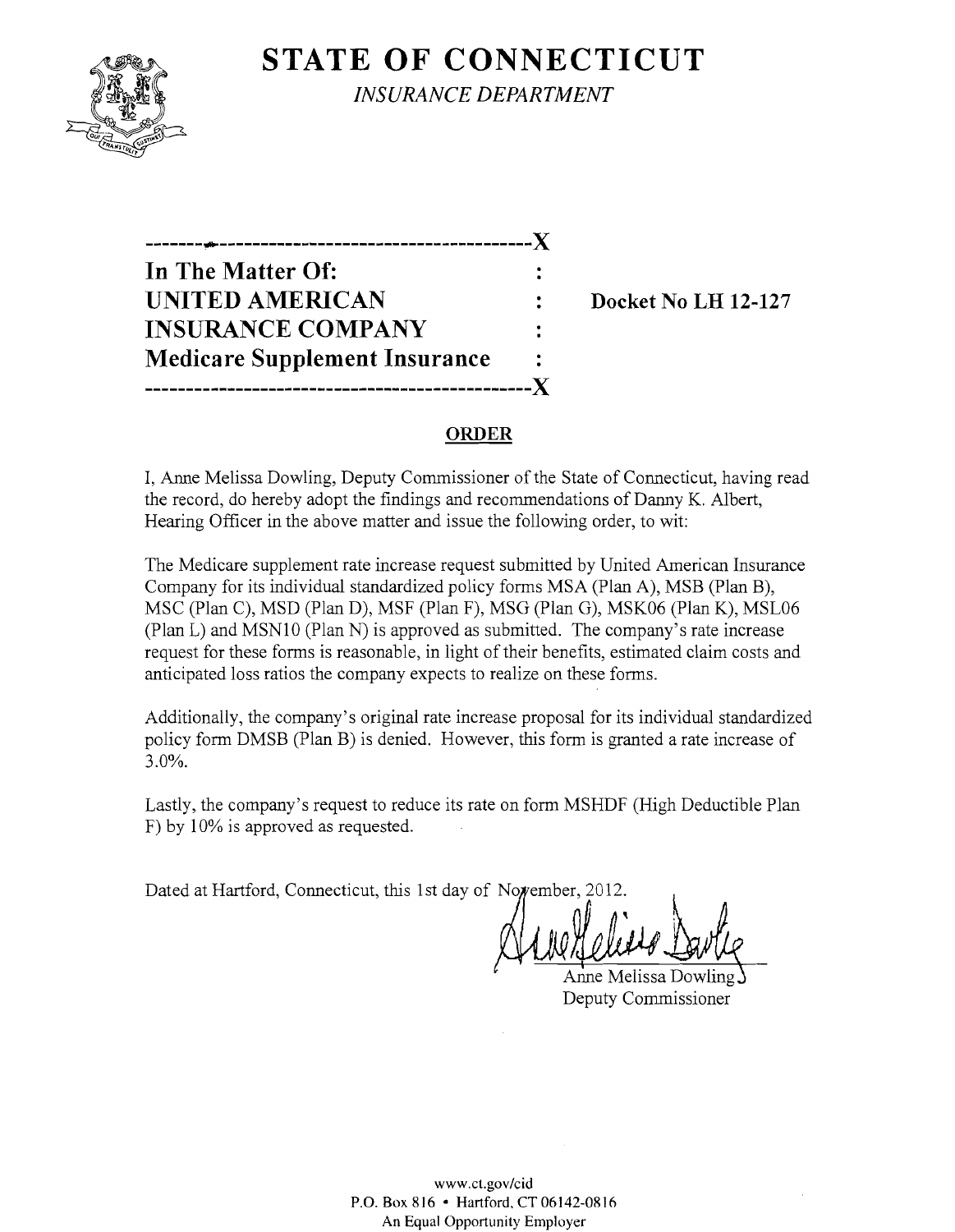## **STATE OF CONNECTICUT**



*INSURANCE DEPARTMENT* 

| In The Matter Of:                    |  |
|--------------------------------------|--|
| <b>UNITED AMERICAN</b>               |  |
| <b>INSURANCE COMPANY</b>             |  |
| <b>Medicare Supplement Insurance</b> |  |
|                                      |  |

**Docket No. LH 12-127** 

### **PROPOSED FINAL DECISION**

### 1. **INTRODUCTION**

The Insurance Commissioner of the State of Connecticut is empowered to review rates charged for individual and group Medicare supplement policies sold to any resident of this State who is eligible for Medicare. The source for this regulatory authority is contained in Chapter 700c and Section 38a-495a of the Connecticut General Statutes.

After due notice a hearing was held at the Insurance Department in Hartford on October IS, 2912 to consider whether or not the rate increase requested by United American Insurance Company on its individual standardized supplement business should be approved.

No members from the general public attended the hearing.

No company representatives attended the hearing.

The hearing was conducted in accordance with the requirements of Section 3Sa-474, Connecticut General Statutes, the Uniform Administrative Procedures Act, Chapter 54 of the Connecticut General Statutes, and the Insurance Department Rules of Practice, Section 38a-8-l et seq. of the Regulations of Connecticut State Agencies.

A Medicare supplement (or Medigap) policy is a private health insurance policy sold on an individual or group basis which provides benefits that are additional to the benefits provided by Medicare. For many years Medicare supplement policies have been highly regulated under both state and federal law to protect the interests of persons eligible for Medicare who depend on these policies to provide additional coverage for the costs of health care.

Effective December 1, 2005, Connecticut amended its program of standardized Medicare supplement policies in accordance with Section 3Sa-495a of the Connecticut General Statutes, and Sections 38a-495a-l through 3Sa-495a-2l of the Regulations of Connecticut Agencies. This program, which conforms to federal requirements, provides that all insurers offering Medicare supplement policies for sale in the state must offer the basic "core" package of benefits known as Plan A. Insurers may also offer anyone or more of eleven other plans (Plans B through  $L$ )<sub>www.ct.gov/cid</sub>

P.O. Box 816 • Hartford, CT 06142-0816 An Equal Opportunity Employer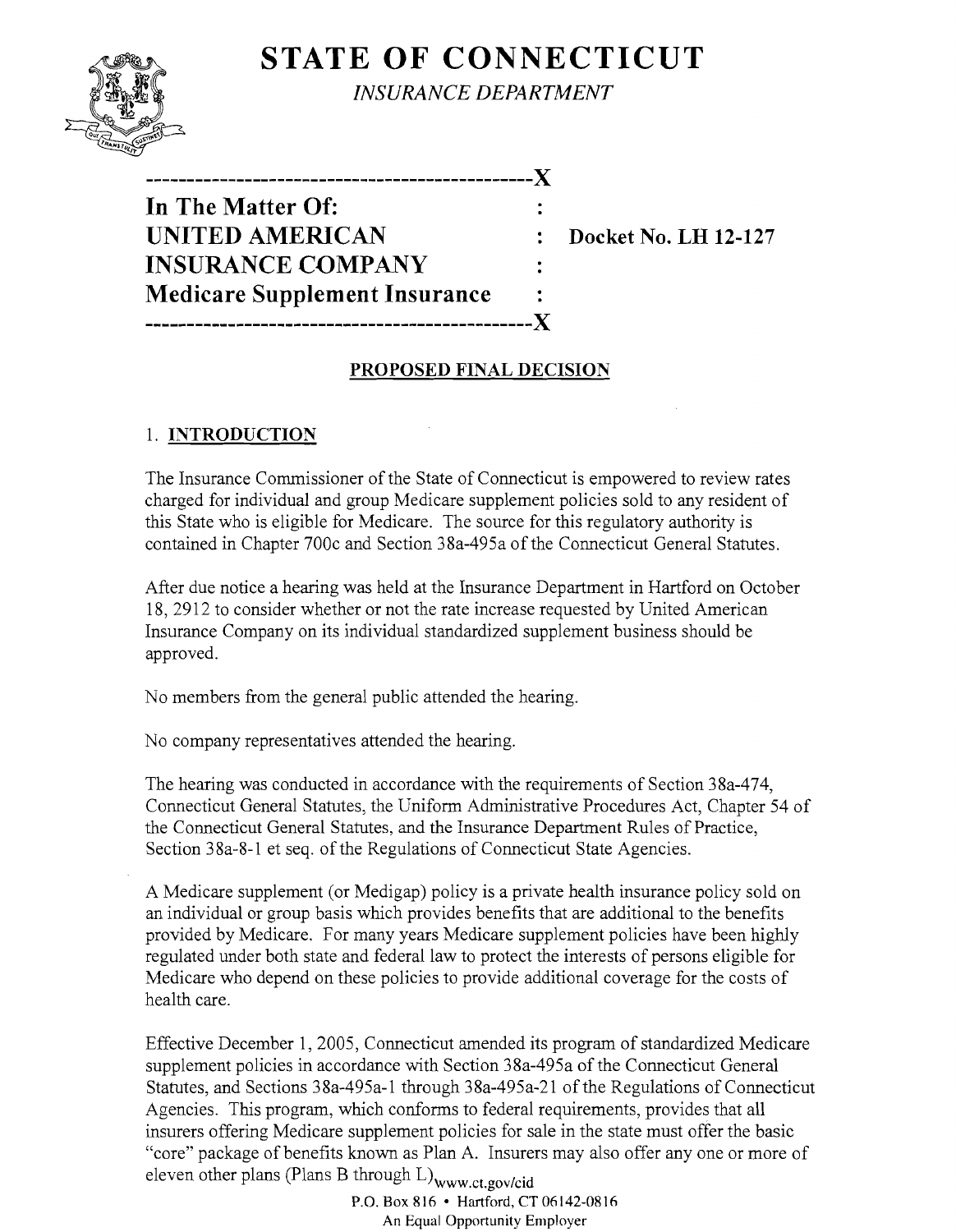Effective January 1, 2006, in accordance with Section 38a-495c of the Connecticut General Statutes (as amended by Public Act 05-20) premiums for all Medicare supplement policies in the state must use community rating. Rates for Plans A through L must be computed without regard to age, gender, previous claims history or the medical condition of any person covered by a Medicare supplement policy or certificate.

The statute provides that coverage under Plan A through L may not be denied on the basis of age, gender, previous claims history or the medical condition of any covered person. Insurers may exclude benefits for losses incurred within six months from the effective date of coverage based on a pre-existing condition.

Effective October 1, 1998, carriers that offer Plan B or Plan C must make these plans as well as Plan A, available to all persons eligible for Medicare by reason of disability.

Insurers must also make the necessary arrangements to receive notice of all claims paid by Medicare for their insureds so that supplemental benefits can be computed and paid without requiring insureds to file claim forms for such benefits. This process of direct notice and automatic claims payment is commonly referred to as "piggybacking" or "crossover".

Sections 38a-495 and 38a-522 of the Connecticut General Statutes, and Section 38a-495a-10 of the Regulations of Connecticut Agencies, state that individual and group Medicare supplement policies must have anticipated loss ratios of 65% and 75%, respectively. Under Sections 38a-495-7 and 38a-495a-10 of the Regulations of Connecticut Agencies, filings for rate increases must demonstrate that actual and expected losses in relation to premiums meet these standards, and anticipated loss ratios for the entire future period for which the requested premiums are calculated to provide coverage must be expected to equal or exceed the appropriate loss ratio standard.

Section 38a-473 of the Connecticut General Statutes provides that no insurer may incorporate in its rates for Medicare supplement policies factors for expenses that exceed 150% of the average expense ratio for that insurer's entire written premium for all lines of health insurance for the previous calendar year.

#### **II. FINDING OF FACT**

After reviewing the exhibits entered into the record of this proceeding, and utilizing the experience, technical competence and specialized knowledge of the Insurance Department, the undersigned makes the following findings of fact:

1. United American Insurance Company has requested the following rate increases on its individual standardized Medicare supplement policy for forms MSA, MSB, (D)MSB, MSC, MSD, MSF, MSG, MSK06, MSL06 and MSN10:

|                | Proposed      |
|----------------|---------------|
| Plan           | Rate Increase |
| A              | 3.0%          |
| B              | 3.0%          |
| (D)B           | 9.0%          |
| $\overline{C}$ | 3.0%          |
| ו ו            | 3.0%          |
| F              | 3.0%          |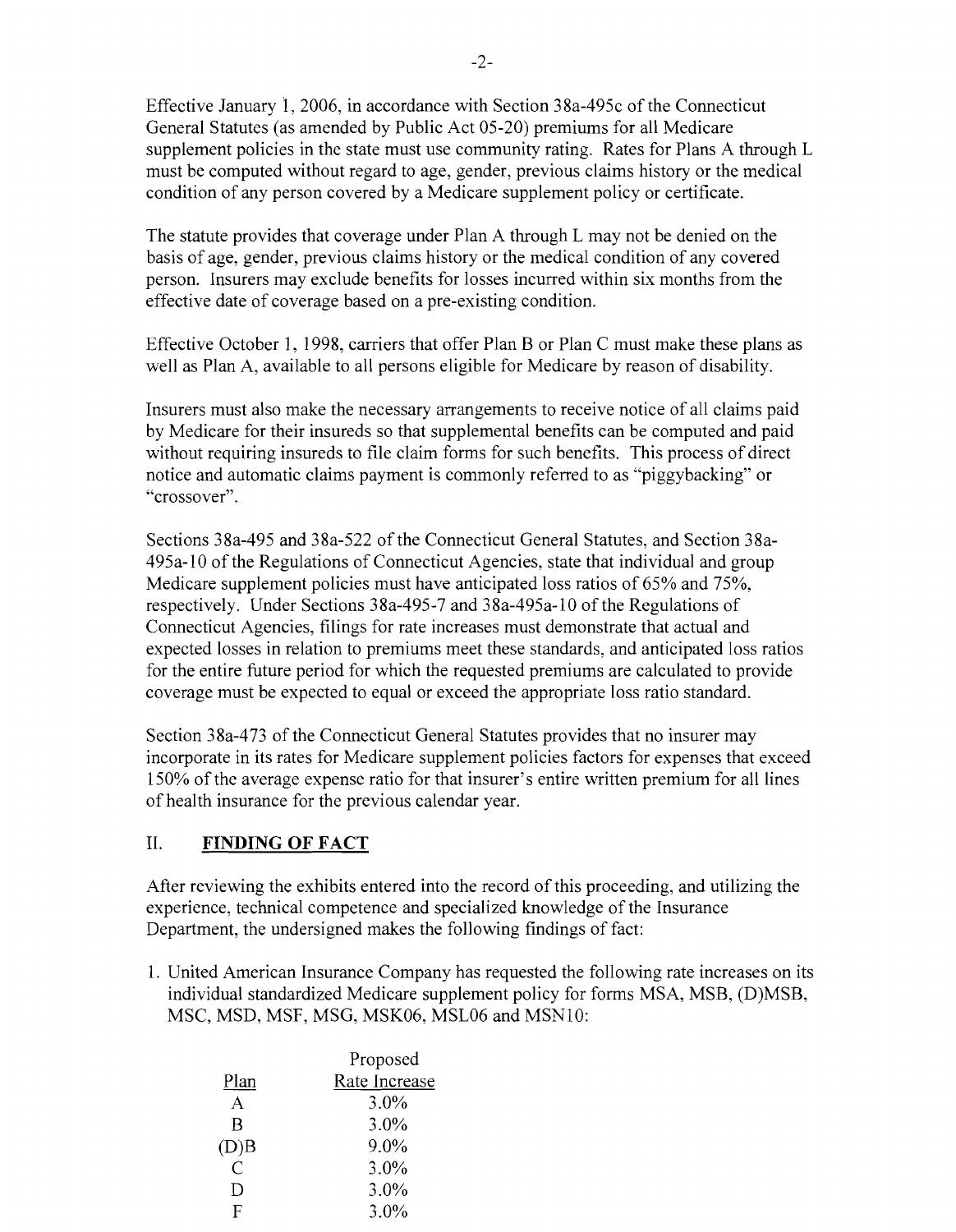| G | $3.0\%$ |
|---|---------|
| K | $3.0\%$ |
| L | $3.0\%$ |
| N | $3.0\%$ |

They have also requested that the rates for Plan MSHDF be reduced by 10%.

2. In-force policy counts as of the second quarter 2012 are as follows:

| Plan         | Connecticut    | Nationwide |
|--------------|----------------|------------|
| $\mathbf{A}$ | 87             | 3,254      |
| B            | 87             | 8,571      |
| (D)B         | 10             | 4,214      |
| $\mathbf C$  | 23             | 6,482      |
| D            | 15             | 4,218      |
| $\mathbf{F}$ | 161            | 35,148     |
| HDF          | 25             | 6,763      |
| G            | 38             | 8,026      |
| K            | 0              | 22         |
| $\Gamma$     | 0              | 28         |
| N            | $\overline{c}$ | 100        |
|              |                |            |

- 3. These forms are marketed by licensed agents.
- 4. The proposed rates are expected to satisfy the Connecticut statutory loss ratio of 65%, required of individual Medicare supplement forms.
- 5. United American Insurance Company certified that their expense factors are in compliance with section 38a-473, C.G.S.
- 6. United American Insurance Company has conformed to subsection (e) of section 38a-495c, C.G.S. regarding the automatic claims processing requirement.
- 7. Below are the incurred loss ratios for 2011 and 2012 (through June) as well as inception-to-date for Connecticut:

| Plan          | 2011     | 2012   | Inception |
|---------------|----------|--------|-----------|
| $\mathbf{A}$  | 58.2%    | 64.6%  | 69.2%     |
| B             | 51.3%    | 51.9%  | 69.4%     |
| (D)B          | 82.1%    | 66.8%  | 120.1%    |
| $\mathcal{C}$ | 67.3%    | 58.0%  | 74.3%     |
| D             | 113.4%   | 63.7%  | 71.5%     |
| F             | 63.8%    | 61.7%  | 65.4%     |
| <b>HDF</b>    | $-11.1%$ | 14.8%  | 21.1%     |
| G             | 69.4%    | 59.3%  | 74.1%     |
| N             | 48.4%    | 223.0% | 118.4%    |

 $\bar{\mathcal{A}}$